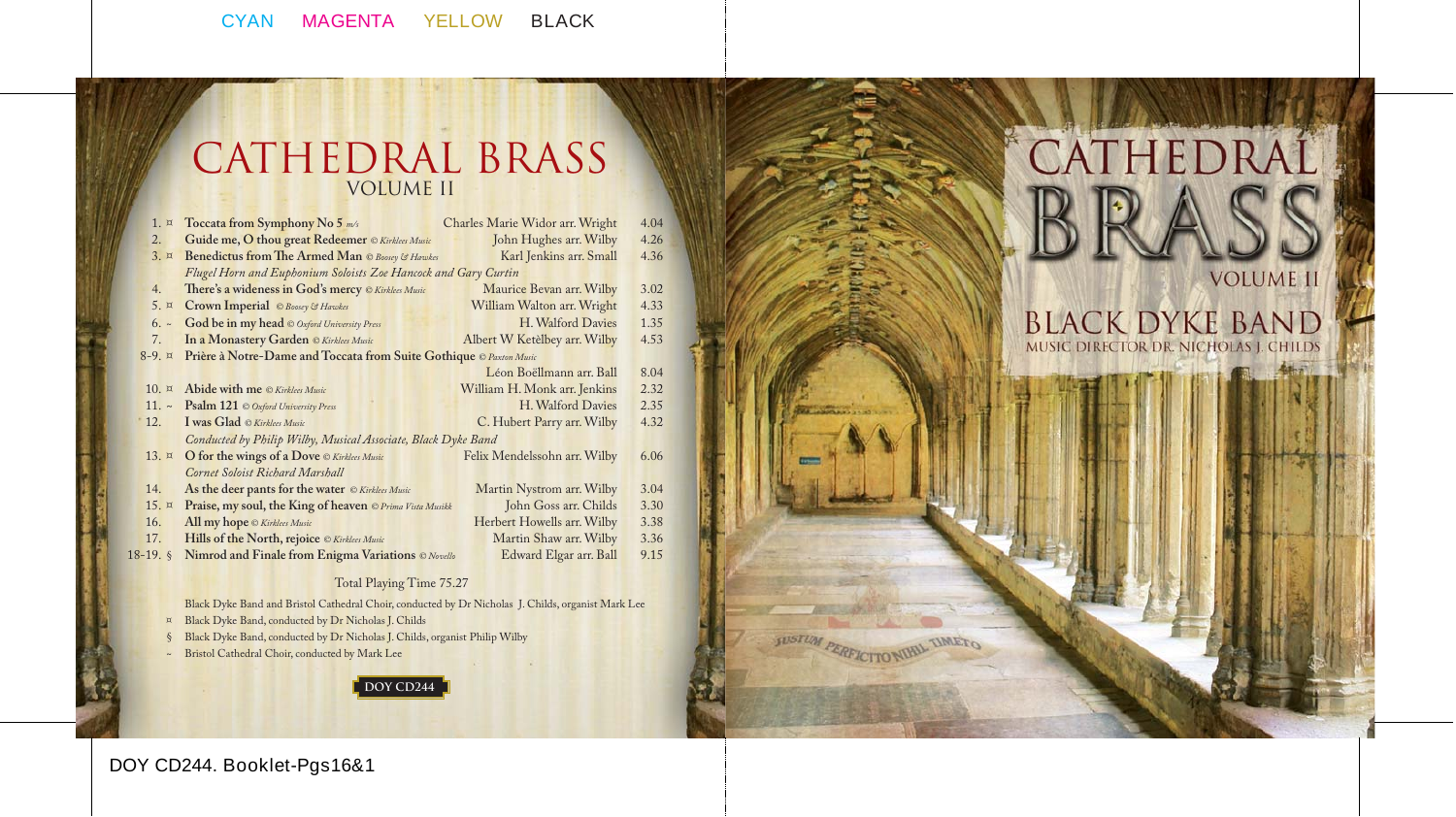Thirty years ago, the Poet Laureate, John Betjeman, spoke his last words on BBC Radio 4.

*'Hymns are the poems of the people. From 'Abide with me' to 'Onward Christian Soldiers', they provide us with memories of happier, more devout days of Sunday School and school assemblies,*  of weddings and funerals. They've given phrases to the language; *'change and decay', 'bright and beautiful', 'soft refreshing rain', 'all is safely gathered in', 'meek and mild', 'God moves in a mysterious way', and dozens of others. Even today, when it is assumed that we've all given up religion, millions of people enjoy programmes on the radio and television that consist solely of people singing old familiar tunes.'*

Of course, it is not words alone that excite the imagination and memory. Hymn melodies are also iconic, and great hymns such as *Guide me, O thou great Redeemer* or *Hills of the North, rejoice* have become real fusions of words and music, indivisible in the minds of those that love them. Brass bands have taken these melodies to their hearts, and both *Praise, my soul, the King of heaven* and *Abide with me* are played here by the band alone. Indeed, as if to emphasise the point that some music hardly needs the added dimension

## Black Dyke Personnel

*Principal Cornet*  Richard Marshall *Assistant Principal Cornet* Morvern Sinclair *Solo Cornet*  Tim Hammond Craig Kilgour Joe Murtagh *Soprano Cornet* Paul Duffy *Repiano Cornet* Lee Rigg *2nd Cornets*  John O'Brien Alexander Gibson *3rd Cornets* Keith Britcliffe David Smith

*Flugel Horn* Zoe Hancock *Solo Horn* Alexandra Kerwin *1st Horn* Jonathan Bates *2nd Horn* Alison Childs *Solo Euphonium* Gary Curtin *2nd Euphonium* Ian Yates *Solo Baritone*  Gareth Brindle *2nd Baritone* Katie Raisbeck

*Solo Trombone* Brett Baker *2nd Trombone* Garry Reed *Bass Trombone* Adrian Hirst *Solo Eb Tuba* Joseph Cook *Eb Tuba* Philip Goodwin *Solo Bb Tuba* Matthew Routley *Bb Tuba* Daniel Sinclair *Percussion* Paul Lovatt-Cooper Andrea Price Ashley Clegg Peter Strawson

This recording is dedicated to the memory of Maurice Murphy, Major Peter Parkes and James Watson.

**DOY CD244. Booklet-Pgs2&15**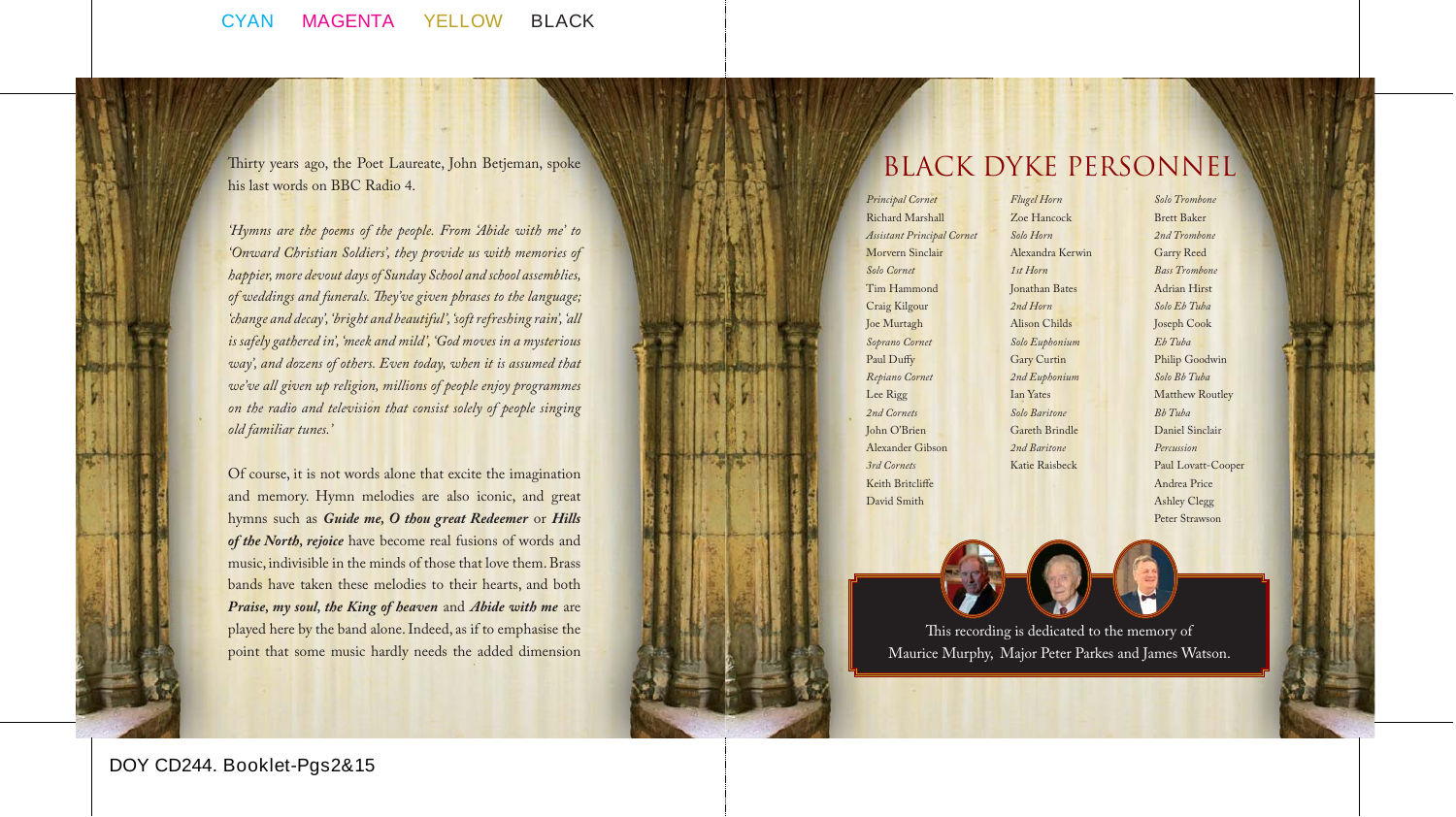combinations. He serves as Senior Tutor in Brass Band Studies at the Royal Northern College of Music, where he has taught for more than 12 years.

Further honours have come with his appointment as Associate

Conductor of the National Youth Brass Band of Great Britain and as Trustee of the Brass Band Heritage Trust.

With his roots in the British brass band tradition, having first been trained in the Tredegar (Wales) Youth Band, Nicholas continues to give important emphasis to the development of the brass band movement. This comes through his commitment to the training of outstanding young musicians both at the collegiate level and within the National Youth Brass Band of Great Britain. He has reached the pinnacle of success with four National Championships of Great Britain, with Black Dyke in 2001, 2004, 2008 and, most recently, 2009.

In April 2005 he guided Black Dyke to first place at the European Brass Band Contest in Holland. In September 2005 he was victorious with Black Dyke in winning the British Open Championship and again in 2006.

of text, *O for the wings of a Dove* is played here so poetically by Principal Cornet Richard Marshall that no-one could remain unaware of the words which lie behind the notes of Mendelssohn's timeless melody. Arranged and recorded for Richard to play in memory of veteran cornetist Steve Thornton, it seeks to place this famous solo from the past within the reach of slow melody specialists everywhere and the next generation of cornet stars in the Yorkshire Youth Brass Band in particular.

In recent times, perhaps coincident with the growth of those very religious broadcasts that John Betjeman described in his words above, modern hymn writing has enjoyed a new flowering. Martin Nystrom's paraphrase of Psalm 42 As *the deer pants for the water* is now a regular favourite with younger singers; *There's a wideness in God's mercy* has entered every choral library and Karl Jenkins' *Benedictus* receives regular requests on FM classical music stations.

As we might expect from such a time-honoured tradition, English composers of a bygone age feature strongly in the repertoire on this disk. Parry's mighty coronation anthem *I was Glad* sets words from Psalm 122, and appears here

**DOY CD244. Booklet-Pgs14&3**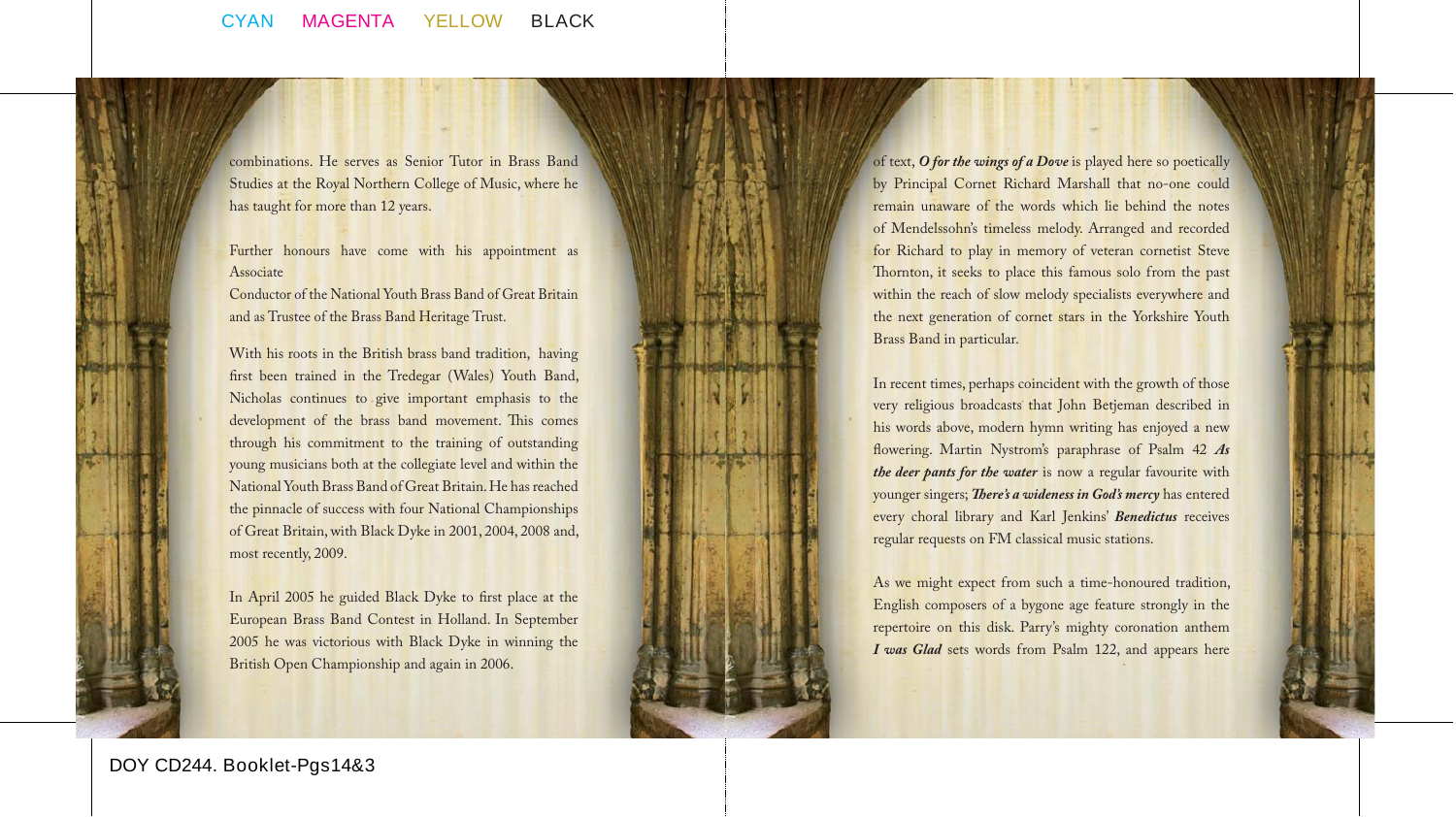

in a new arrangement by Black Dyke's long serving musical associate, Philip Wilby. Combining church music with a lifelong passion for composing for the British brass band, his writing features widely on this disk, including a new publication of Alfred Ketelbey's *In a Monastery Garden*. This is based on the classic 1930s arrangement found in the band's historic library. Herbert Howells' melody *Michael* was written in memory of his infant son who died in 1935 at the age of nine. The words that have become indelibly linked with his striding melody are *All my hope on God is founded*, written by an earlier poet laureate, Robert Bridges.

Organ classics abound and make their mark in the shape of the celebrated *Toccata* from C. M. Widor's epic 5<sup>th</sup> Symphony, and a second Toccata, from Léon Boëllmann's Suite Gothique appears here in a bracing version where the band competes with Bristol Cathedral's mighty organ.

Brass band and organ has a special flavour and is redolent of fine religious music of all types. The principal organ on this disk is the 1907 instrument installed in Bristol Cathedral by Walker and Son. Virtually unaltered it continues to be the backbone of the Cathedral's music and attracts the

# DR NICHOLAS J. CHILDS

*Music Director, Black Dyke Band*

Dr Nicholas Childs has achieved the highest international reputation as a performer, teacher/clinician, conductor, interpreter and advocate of new music and producer of pacesetting recordings. Initial success came as a euphonium soloist and partner with his talented brother, Dr Robert Childs, who



together have literally toured the world as The Childs Brothers, performing in many of the world's most famous concert halls with the most prestigious bands and orchestras. Taking up the baton as a conductor, Nicholas has had phenomenal success with many bands, including highly acclaimed national championship successes.

His current tenure as Principal Conductor and Director of Music of the famous Black Dyke Band has been marked not only with continued contest success, but with a series of innovative concerts and world premières of major works for brass band with a variety of soloists and musical

**DOY CD244. Booklet-Pgs4&13**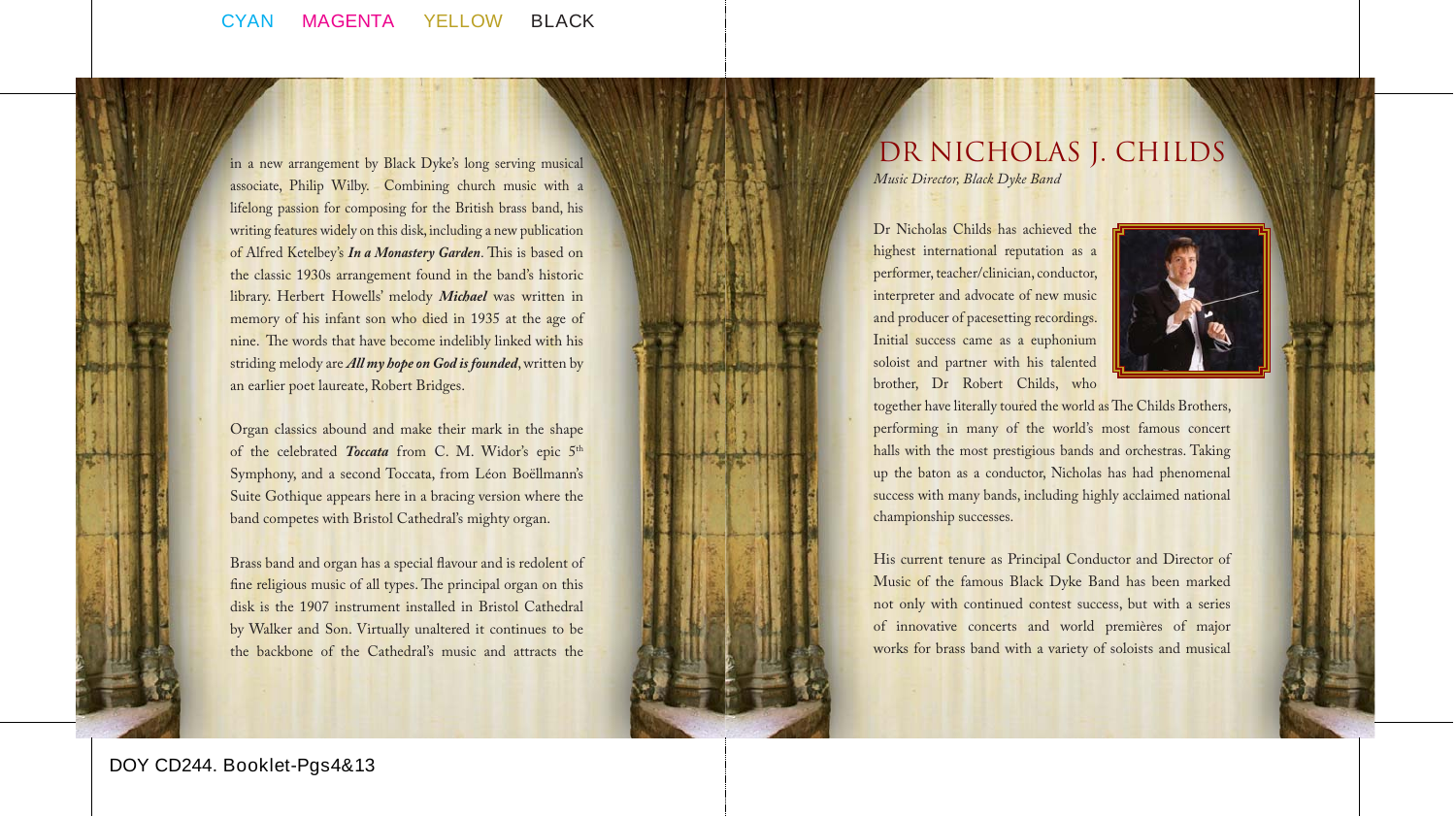The band is relentless in its quest to perform music of the highest possible standard and upholding its long and fine tradition. This desire is summed up perfectly in its motto, taken from the armorial bearings granted in 1857 to John Foster: 'Justum Perficito nihil timeto':

#### 'ACT JUSTLY AND FEAR NOTHING'



*For further information please visit*  www.blackdykeband.co.uk

admiration of organists from around the world for the richness of its foundation stops and the power of its pedal division.

As is appropriate in a disk featuring Black Dyke's warm association with the Cathedral's choir, composers associated with that city are included. Eric Ball was born in Bristol and the city still proudly displays a blue plaque to the 'Beethoven of Brass.' His arrangements of the *Suite Gothique* and excerpts from Elgar's *Enigma Variations* are welcome additions to our recording. The Cathedral's own composer and sometime Master of the King's Music, Sir Walford Davies is buried in the Cathedral garden, and his setting of *Psalm 121* and *God be in my head* enhance the choir's own contribution. Alongside Walton's 1937 Coronation march *Crown Imperial*, the music on this recording includes some of the nation's most well-loved spiritual classics.

Brass bands have retained a special place in their hearts for popular hymns. To this day, many rehearsals begin with a few well-chosen hymn tunes, to focus the concentration, flex the lips, and warm the soul. Great or small, in settings sacred or secular, bands the world over count this unique repertoire as essential to their shared heritage.

### **DOY CD244. Booklet-Pgs12&5**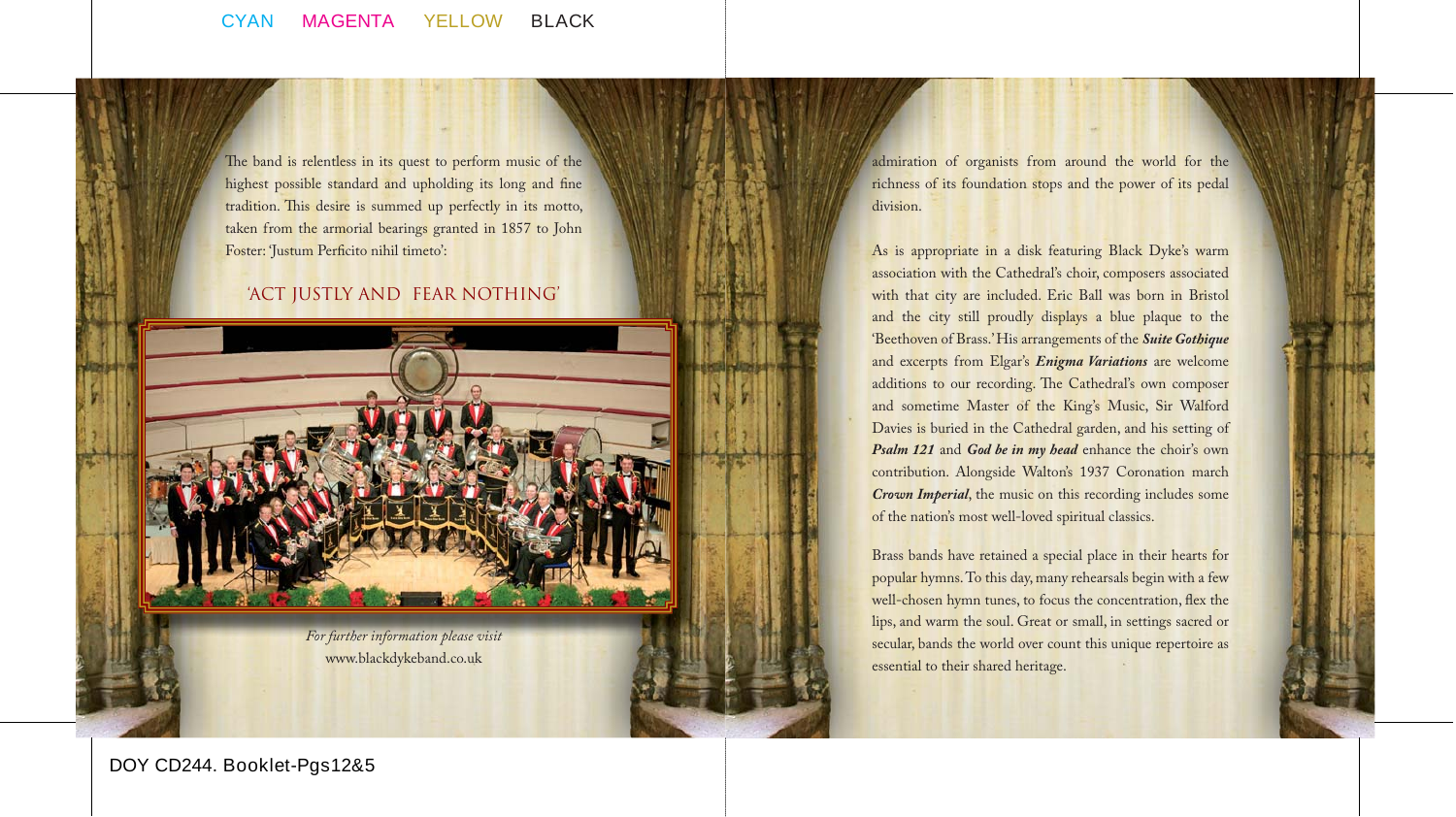## Bristol Cathedral Choir

Bristol Cathedral is especially committed to the glorious and unique tradition of English Choral music in Christian worship. A choir has probably sung in the Cathedral since its days as the Abbey Church of St Augustine, founded in 1140. Certainly, for over 460 years since the Foundation of the Cathedral by Henry VIII, a choir has been sustained there, so that, as the original statutes put it, 'the praises of God shall day by day be sung with perpetual jubilation.'

The Cathedral Choir sings to the highest professional standards and enjoys a busy and challenging timetable, including international tours, performances at festivals and regular broadcasts on BBC Radio 3. Its role in daily services remains central, offering the people of Bristol and beyond the opportunity to enjoy the most sublime music in a wonderful building. The Cathedral Choir comprises 32 choristers (16) boys and 16 girls). There are also 16 probationers, who fulfil a part timetable, as well as six Lay Clerks (singing men) and four Choral Scholars.

Under the direction of the Canon Precentor, Canon Wendy Wilby, and the Master of Choristers, Mark Lee, at the Royal College of Music. In 2004, the band was proud to be appointed the first ever 'Band in Residence' at the Royal Northern College of Music, Manchester.

Many 'legends' of the brass world have been associated with Black Dyke Band over the years, together with a significant number who have gone on to enjoy successful careers in the orchestral world, including Jack Pinches (who was solo trombone player in the band at the tender age of 16), William Lang, Maurice Murphy and Rod Franks. Today the band is proud to be associated with a modern day 'giant' of the composing world, Philip Wilby, as Musical Associate.

Black Dyke Band has, throughout its history, enjoyed unparalleled success in the contesting world, being awarded the title 'Champion Band of Great Britain' no less than 22 times, most recently in October 2009. In 2005, its 150th anniversary year, it also became European and British Open Champions and retained the British Open title in 2006. In 2009 the band became English National Brass Band Champions in Preston and secured its participation in the European Championships in 2010 in Linz, Austria.

**DOY CD244. Booklet-Pgs6&11**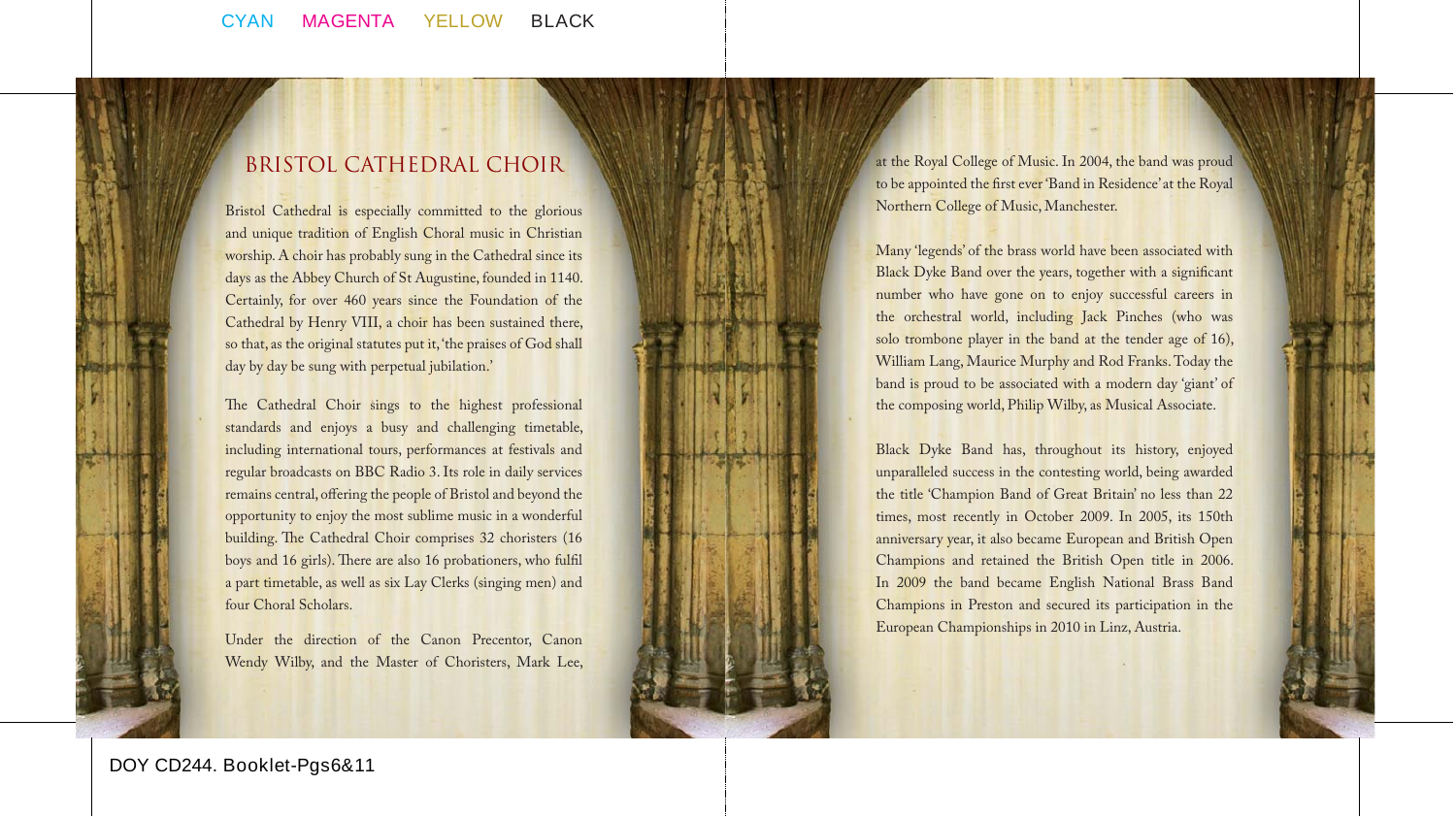

rest of the world, including Sierra Leone, Japan, Australia and several visits to Canada and the USA. Amongst its recordings, the band is proud to have been recognised in wider musical spheres; in 1996 winning the Music Industries Association Award for the best CD in the Orchestral category with its recording of music by Sir William Walton.

In February 1999 the band was nominated for a 'Grammy Award' in the 'Crossover Classical Section' and this was followed a month later by an Oscar nomination when it provided the backing for the song *That'll Do* by Peter Gabriel in the film *Babe 2*. The band has been proud to enjoy success with other recording artists including Paul McCartney and Wings, Tori Amos, The Beautiful South, Evelyn Glennie and, decades earlier, The Beatles on their hit record, *Yellow Submarine*. Television shows, broadcasts, concerts at music festivals, The BBC Proms and other high profile events have also seen the band featured with household names such as Lesley Garrett, Elton John, Evelyn Glennie, James Morrison, Rod Franks, Ian Bousfield, Philip Smith and many more. In October 1993, Black Dyke Band created history as the first British brass band to appear at Carnegie Hall, New York, and a year later they became the first brass band ever to perform



The Choir is delighted to be able to collaborate with Black Dyke Band in the making of this CD. In the recent past, it has enjoyed singing with the Band at Bridgewater Hall. In its turn, the Band also has performed in the Cathedral, both in concert and also as part of the Cathedral Eucharist, thrilling the Sunday worshippers with hymn accompaniments and musical interludes that transported hearts and minds to the very gates of heaven.

**DOY CD244. Booklet-Pgs10&7**